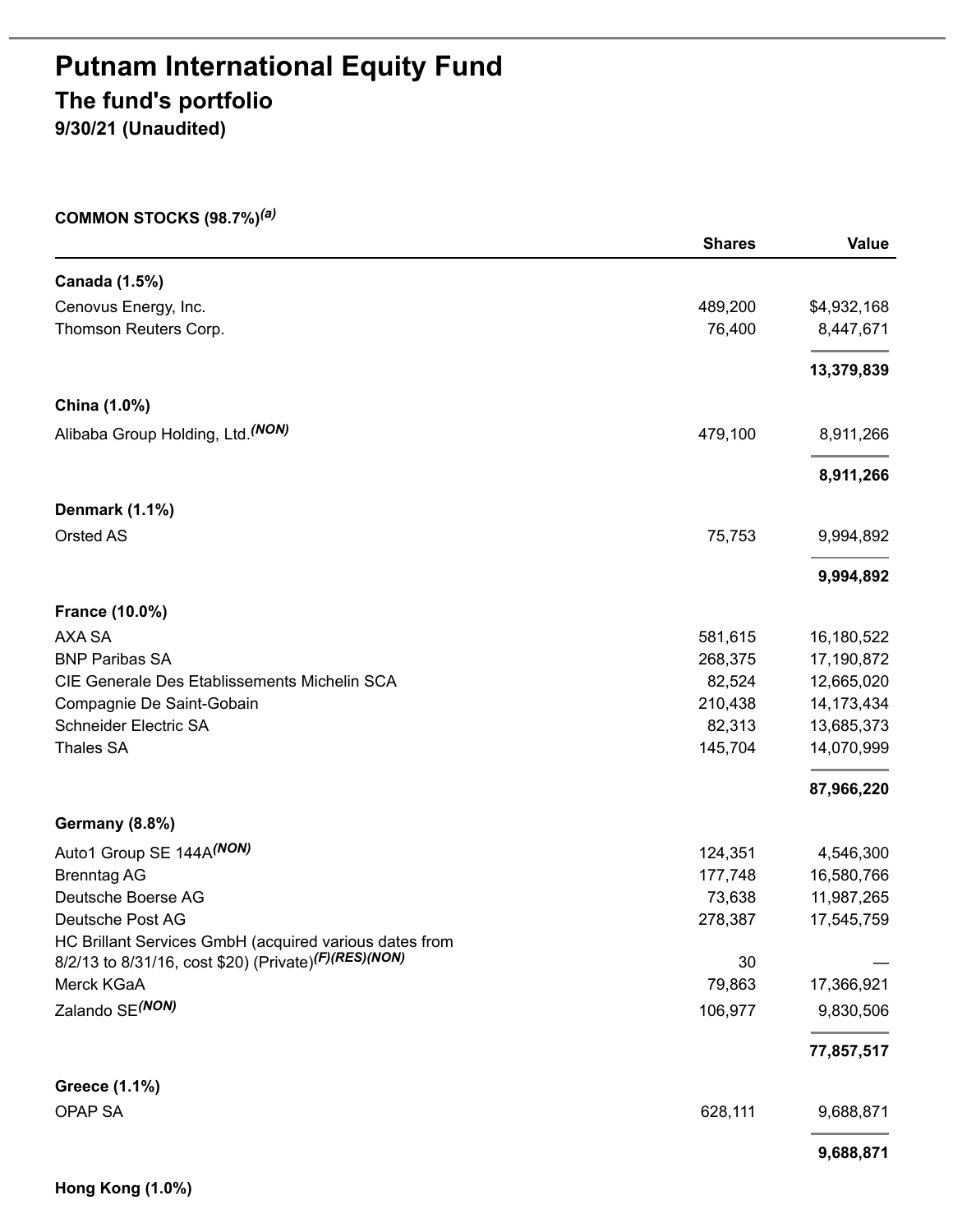| AIA Group, Ltd.                      | 779,800   | 8,978,727    |
|--------------------------------------|-----------|--------------|
|                                      |           | 8,978,727    |
| India (3.9%)                         |           |              |
| Reliance Industries, Ltd. 144A       | 273,907   | 18,514,903   |
| Tata Consultancy Services, Ltd.      | 310,250   | 15,710,146   |
|                                      |           | 34,225,049   |
| Ireland $(5.7%)$                     |           |              |
| Bank of Ireland Group PLC(NON)       | 2,397,028 | 14,128,479   |
| <b>CRH PLC</b>                       | 285,553   | 13,319,904   |
| Flutter Entertainment PLC(NON)       | 68,785    | 13,503,300   |
| ICON PLC(NON)                        | 35,300    | 9,249,306    |
|                                      |           | 50,200,989   |
| Italy (2.7%)                         |           |              |
| Moncler SpA                          | 111,964   | 6,847,805    |
| Nexi SpA(NON)                        | 720,600   | 13,444,054   |
| Recordati SpA                        | 57,962    | 3,371,516    |
|                                      |           | 23,663,375   |
| Japan (18.2%)                        |           |              |
| Asahi Group Holdings, Ltd.           | 276,500   | 13,394,200   |
| Hoya Corp.                           | 124,400   | 19,455,900   |
| KDDI Corp.                           | 442,400   | 14,620,218   |
| MinebeaMitsumi, Inc.                 | 583,400   | 14,896,687   |
| Mitsubishi UFJ Financial Group, Inc. | 3,056,100 | 17,842,863   |
| Oracle Corp.                         | 73,000    | 6,423,006    |
| Renesas Electronics Corp. (NON)      | 1,418,600 | 17,503,766   |
| Sony Group Corp.                     | 215,200   | 23,964,980   |
| Yamaha Motor Co., Ltd.               | 598,200   | 16,656,741   |
| ZOZO, Inc.                           | 430,600   | 16,123,580   |
|                                      |           | 160,881,941  |
| Netherlands (2.1%)                   |           |              |
| Adyen NV <sup>(NON)</sup>            | 2,672     | 7,429,658    |
| Akzo Nobel NV                        | 98,425    | 10,717,579   |
|                                      |           | 18, 147, 237 |
| Portugal (1.8%)                      |           |              |
| Energias de Portugal (EDP) SA        | 3,009,089 | 15,784,760   |
|                                      |           | 15,784,760   |
| <b>Russia (1.2%)</b>                 |           |              |
| Sberbank of Russia PJSC ADR          | 572,908   | 10,644,764   |
|                                      |           |              |

**10,644,764**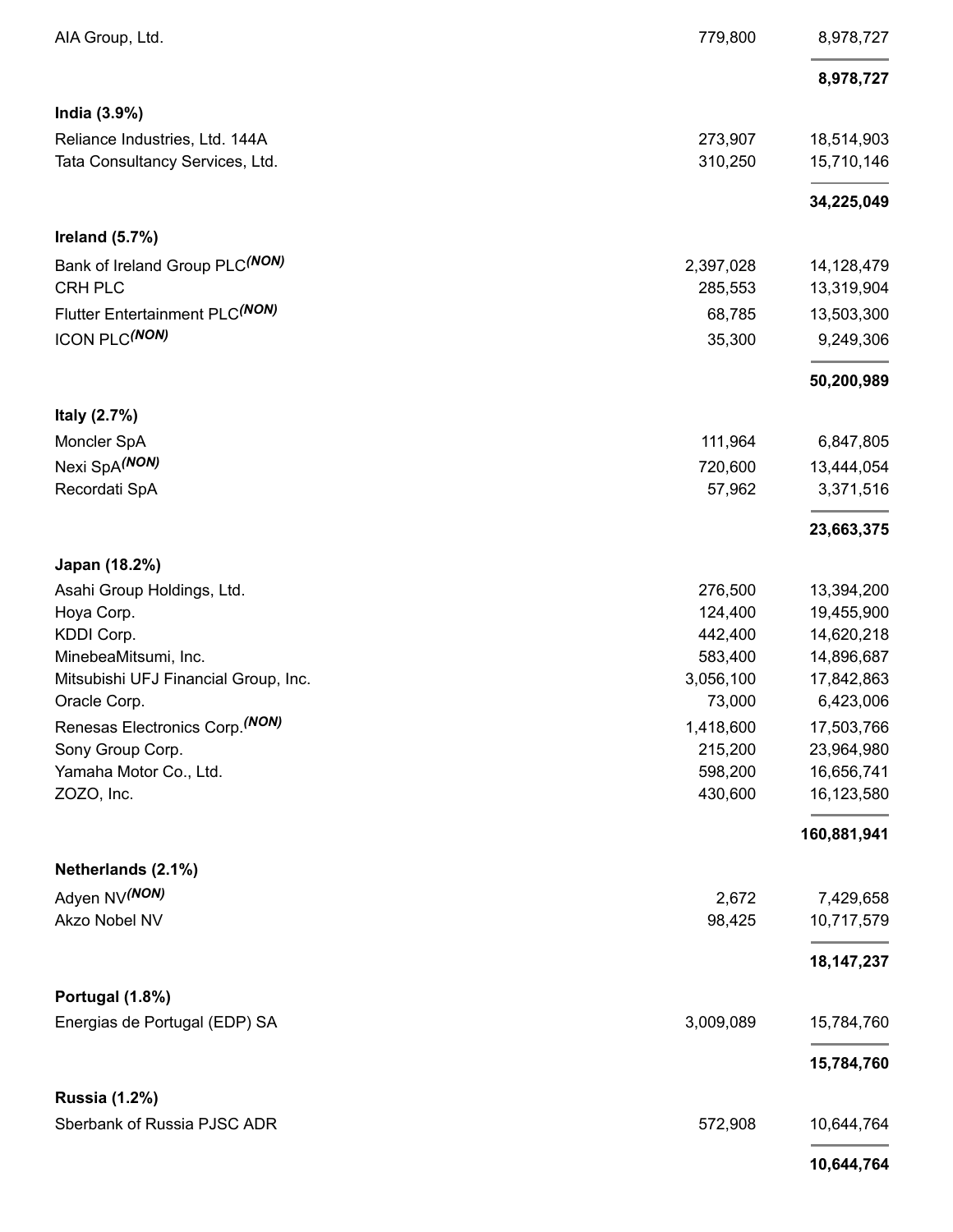| South Korea (5.5%)                             |           |              |
|------------------------------------------------|-----------|--------------|
| Hana Financial Group, Inc.                     | 412,520   | 15,922,779   |
| LG Chem, Ltd.                                  | 7,129     | 4,656,649    |
| Samsung Electronics Co., Ltd. (Preference)     | 233,014   | 13,638,902   |
| SK Telecom Co., Ltd.                           | 53,239    | 14,517,440   |
|                                                |           | 48,735,770   |
| Spain (2.5%)                                   |           |              |
| Amadeus IT Holding SA Class A <sup>(NON)</sup> | 132,701   | 8,717,462    |
| CaixaBank SA                                   | 4,230,022 | 13,116,740   |
|                                                |           | 21,834,202   |
| Switzerland (7.3%)                             |           |              |
| ABB, Ltd.                                      | 424,284   | 14, 142, 294 |
| Coca-Cola HBC AG                               | 307,529   | 9,884,532    |
| Lonza Group AG                                 | 23,277    | 17,438,917   |
| Roche Holding AG                               | 31,752    | 11,586,423   |
| SIG Combibloc Group AG                         | 439,597   | 11,659,061   |
|                                                |           | 64,711,227   |
| <b>Taiwan (1.1%)</b>                           |           |              |
| Taiwan Semiconductor Manufacturing Co., Ltd.   | 479,000   | 9,877,480    |
|                                                |           | 9,877,480    |
| United Arab Emirates (1.2%)                    |           |              |
| Network International Holdings PLC(NON)        | 2,168,223 | 10,607,319   |
|                                                |           | 10,607,319   |
| United Kingdom (17.1%)                         |           |              |
| Abcam PLC(NON)                                 | 451,918   | 8,987,095    |
| Allfunds Group PLC(NON)                        | 537,690   | 10,340,097   |
| AstraZeneca PLC                                | 180,177   | 21,690,536   |
| <b>CNH Industrial NV</b>                       | 579,670   | 9,815,108    |
| Coca-Cola Europacific Partners PLC             | 210,400   | 11,633,016   |
| Diageo PLC                                     | 437,616   | 21,085,675   |
| Kingfisher PLC                                 | 1,456,276 | 6,588,561    |
| Liberty Global PLC Class C(NON)                | 612,100   | 18,032,466   |
| Oxford Nanopore Technologies PLC(NON)          | 224,917   | 1,856,504    |
| <b>Prudential PLC</b>                          | 621,300   | 12,061,088   |
| Royal Dutch Shell PLC Class B                  | 790,918   | 17,522,251   |
| SSE PLC                                        | 563,698   | 11,836,828   |
|                                                |           | 151,449,225  |
| United States (3.9%)                           |           |              |
| Ginkgo Bioworks Holdings, Inc. (NON)(S)        | 432,900   | 5,017,311    |
| Linde PLC                                      | 47,578    | 14,146,385   |
| Otis Worldwide Corp.                           | 185,800   | 15,287,622   |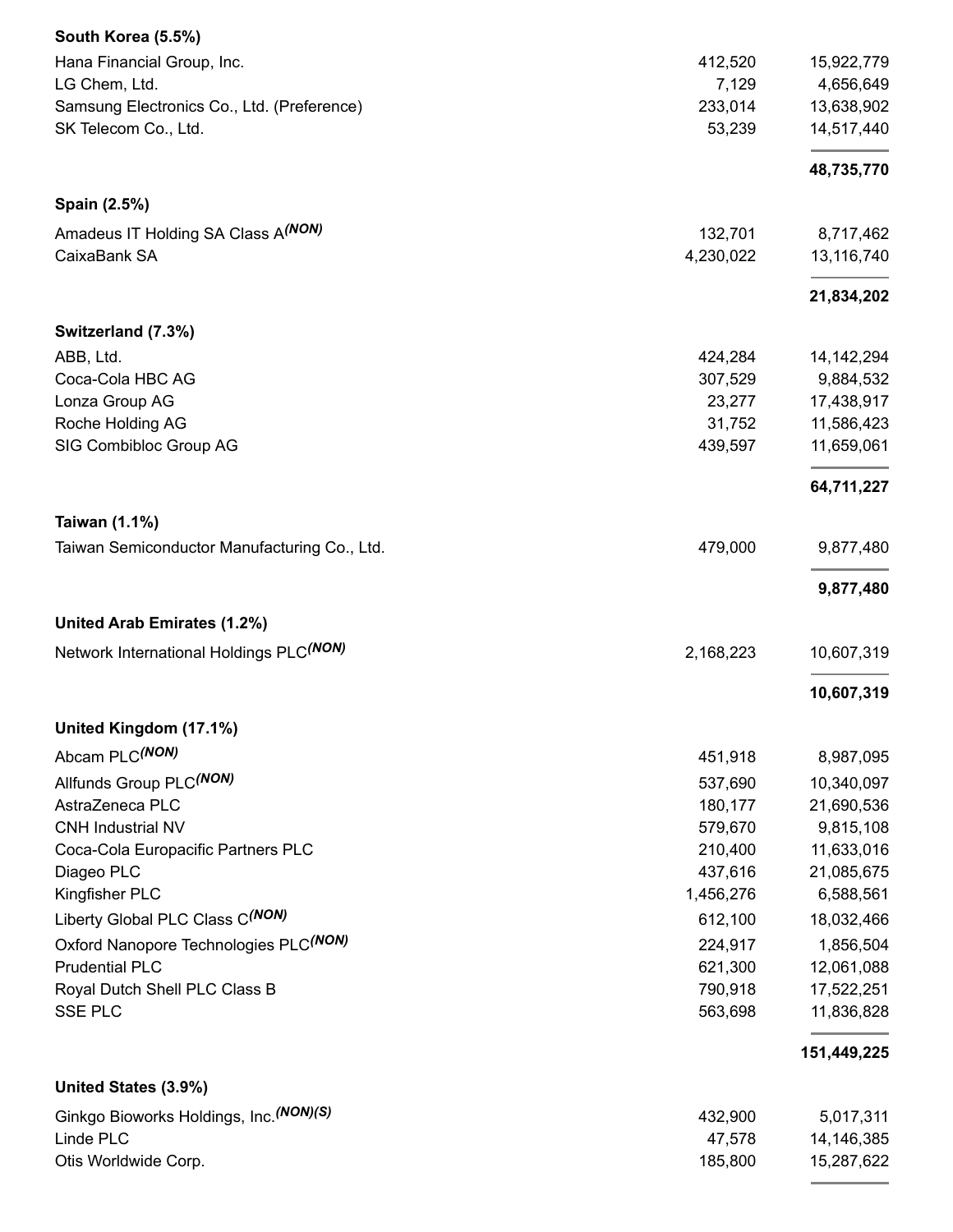#### **U.S. TREASURY OBLIGATIONS (0.1%)** *(a)*

|                                                  | <b>Principal</b><br>amount | <b>Value</b> |
|--------------------------------------------------|----------------------------|--------------|
| U.S. Treasury Bonds                              |                            |              |
| $3.375\%$ , 11/15/48 <sup>(i)</sup>              | \$239,000                  | \$307,612    |
| $3.375\%$ , 5/15/44 <sup>(i)</sup>               | 7,000                      | 8,790        |
| U.S. Treasury Inflation Index Notes 0.25%,       |                            |              |
| $7/15/29^{(i)}$                                  | 128,033                    | 152,158      |
| U.S. Treasury Notes                              |                            |              |
| $1.875\%$ , 6/30/26 <sup>(i)</sup>               | 145,000                    | 151,980      |
| 1.75%, $11/15/29^{(i)}$                          | 118,000                    | 122,079      |
| $1.625\%$ , 5/15/26 <sup>(i)</sup>               | 27,000                     | 28,019       |
| Total U.S. treasury obligations (cost \$770,638) |                            | \$770,638    |

#### **SHORT-TERM INVESTMENTS (1.7%)** *(a)*

|                                                                                                     |               | <b>Principal</b><br>amount/<br>shares | Value        |
|-----------------------------------------------------------------------------------------------------|---------------|---------------------------------------|--------------|
| Putnam Cash Collateral Pool, LLC 0.09% (AFF)                                                        | <b>Shares</b> | 4,865,000                             | \$4,865,000  |
| Putnam Short Term Investment Fund Class P 0.08% (AFF)                                               | <b>Shares</b> | 4,234,990                             | 4,234,990    |
| State Street Institutional U.S. Government Money Market Fund,<br>Premier Class 0.03% <sup>(P)</sup> | <b>Shares</b> | 1,868,000                             | 1,868,000    |
| U.S. Treasury Bills 0.037%, 10/7/21(SEGSF)                                                          |               | \$200,000                             | 199,999      |
| U.S. Treasury Bills 0.041%, 10/19/21(SEGSF)                                                         |               | 700,000                               | 699,975      |
| U.S. Treasury Bills 0.035%, 4/21/22                                                                 |               | 700,000                               | 699,804      |
| U.S. Treasury Bills 0.042%, 10/14/21(SEGSF)                                                         |               | 2,300,000                             | 2,299,977    |
| U.S. Treasury Bills 0.021%, 10/5/21                                                                 |               | 300,000                               | 299,999      |
| Total short-term investments (cost \$15,167,802)                                                    |               |                                       | \$15,167,744 |

#### **TOTAL INVESTMENTS**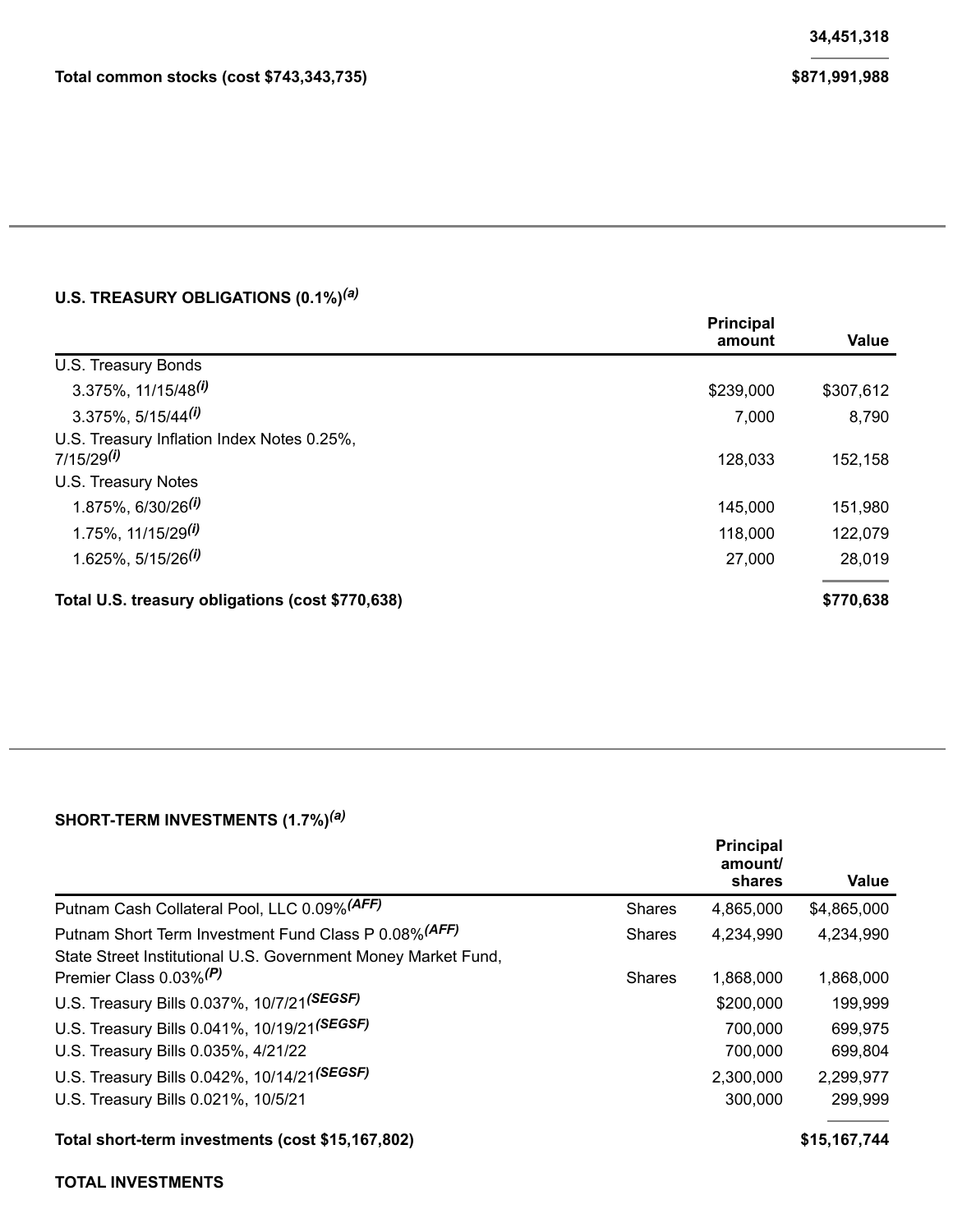### **FORWARD CURRENCY CONTRACTS at 9/30/21 (aggregate face value \$662,830,977) (Unaudited)**

| Counterparty                | <b>Currency</b>                  | <b>Contract</b><br>type* | <b>Delivery</b><br>date | <b>Value</b> | <b>Aggregate face</b><br>value | <b>Unrealized</b><br>appreciation/<br>(depreciation) |
|-----------------------------|----------------------------------|--------------------------|-------------------------|--------------|--------------------------------|------------------------------------------------------|
| <b>Bank of America N.A.</b> |                                  |                          |                         |              |                                |                                                      |
|                             | <b>Australian Dollar</b>         | Buy                      | 10/20/21                | \$15,364,383 | \$15,794,478                   | \$(430,095)                                          |
|                             | <b>British Pound</b>             | Sell                     | 12/15/21                | 5,992,903    | 6,089,715                      | 96,812                                               |
|                             | Canadian Dollar                  | Sell                     | 10/20/21                | 1,200,107    | 1,213,467                      | 13,360                                               |
|                             | Chinese Yuan                     | Sell                     | 11/17/21                | 9,339,260    | 9,248,821                      |                                                      |
|                             | (Offshore)<br>Euro               |                          | 12/15/21                | 2,485,090    | 2,550,516                      | (90, 439)                                            |
|                             | Japanese Yen                     | Buy                      | 11/17/21                |              |                                | (65, 426)                                            |
|                             |                                  | Buy                      | 12/15/21                | 47,901,323   | 48,287,199                     | (385, 876)                                           |
|                             | Norwegian Krone<br>Swedish Krona | Buy                      |                         | 5,495,959    | 5,539,842                      | (43, 883)                                            |
|                             |                                  | Buy                      | 12/15/21                | 2,888,649    | 2,945,640                      | (56, 991)                                            |
|                             | <b>Swiss Franc</b>               | Buy                      | 12/15/21                | 4,663,381    | 4,752,982                      | (89, 601)                                            |
| <b>Barclays Bank PLC</b>    |                                  |                          |                         |              |                                |                                                      |
|                             | <b>British Pound</b>             | Sell                     | 12/15/21                | 2,076,286    | 2,131,840                      | 55,554                                               |
|                             | <b>Canadian Dollar</b>           | Sell                     | 10/20/21                | 3,332,129    | 3,369,377                      | 37,248                                               |
|                             | Euro                             | Sell                     | 12/15/21                | 7,005,164    | 7,177,436                      | 172,272                                              |
|                             | Hong Kong Dollar Buy             |                          | 11/17/21                | 3,195,564    | 3,196,843                      | (1, 279)                                             |
|                             | Japanese Yen                     | Sell                     | 11/17/21                | 446,877      | 454,201                        | 7,324                                                |
|                             | Swedish Krona                    | Buy                      | 12/15/21                | 61,175       | 62,300                         | (1, 125)                                             |
|                             | Swedish Krona                    | Sell                     | 12/15/21                | 61,175       | 61,663                         | 488                                                  |
| Citibank, N.A.              |                                  |                          |                         |              |                                |                                                      |
|                             | <b>Australian Dollar</b>         | Buy                      | 10/20/21                | 3,808,742    | 3,938,797                      | (130, 055)                                           |
|                             | <b>British Pound</b>             | Sell                     | 12/15/21                | 6,353,909    | 6,525,658                      | 171,749                                              |
|                             | Canadian Dollar                  | Buy                      | 10/20/21                | 6,239,275    | 6,309,867                      | (70, 592)                                            |
|                             | Chinese Yuan                     |                          |                         |              |                                |                                                      |
|                             | (Offshore)                       | Sell                     | 11/17/21                | 5,866,887    | 5,809,591                      | (57, 296)                                            |
|                             | Danish Krone                     | Buy                      | 12/15/21                | 10,961,770   | 11,220,418                     | (258, 648)                                           |
|                             | Euro                             | Buy                      | 12/15/21                | 6,177,110    | 6,325,787                      | (148, 677)                                           |
|                             | Hong Kong Dollar Buy             |                          | 11/17/21                | 3,330,898    | 3,332,079                      | (1, 181)                                             |
|                             | Japanese Yen                     | Buy                      | 11/17/21                | 5,725,083    | 5,771,812                      | (46, 729)                                            |
|                             | New Zealand<br>Dollar            | Buy                      | 10/20/21                | 39,554       | 39,812                         | (258)                                                |
|                             | New Zealand                      |                          |                         |              |                                |                                                      |
|                             | Dollar                           | Sell                     | 10/20/21                | 39,554       | 40,311                         | 757                                                  |
|                             | Swedish Krona                    | Buy                      | 12/15/21                | 88,836       | 90,470                         | (1,634)                                              |
|                             | Swedish Krona                    | Sell                     | 12/15/21                | 88,836       | 89,543                         | 707                                                  |
|                             | <b>Swiss Franc</b>               | Buy                      | 12/15/21                | 79,334       | 80,851                         | (1, 517)                                             |
|                             | Swiss Franc                      | Sell                     | 12/15/21                | 79,334       | 79,415                         | 81                                                   |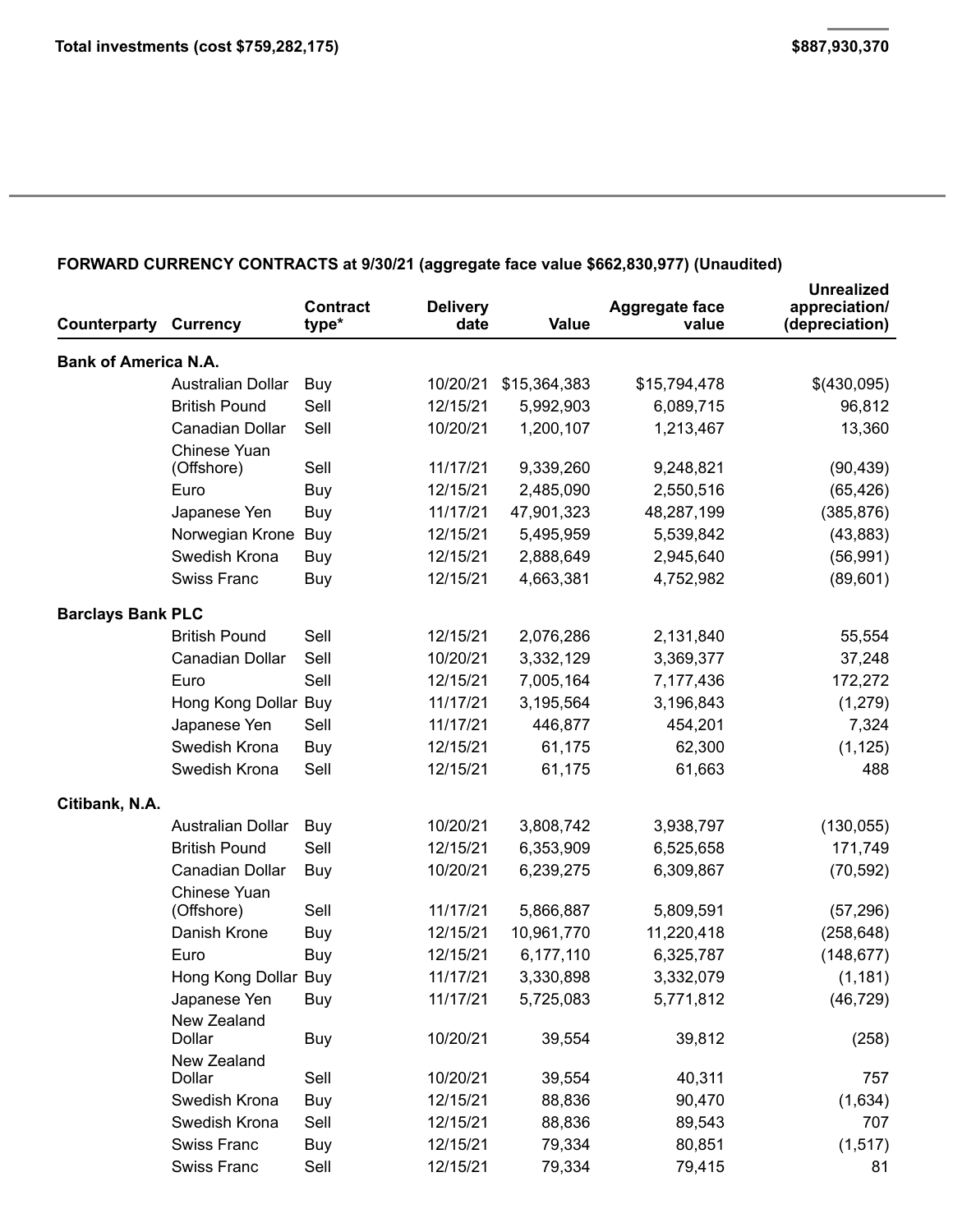| <b>Credit Suisse International</b> |                                                             |              |                      |                         |                         |                      |
|------------------------------------|-------------------------------------------------------------|--------------|----------------------|-------------------------|-------------------------|----------------------|
|                                    | <b>British Pound</b>                                        | Buy          | 12/15/21             | 2,170,613               | 2,228,473               | (57, 860)            |
|                                    | <b>Goldman Sachs International</b>                          |              |                      |                         |                         |                      |
|                                    | Australian Dollar                                           | Sell         | 10/20/21             | 1,677,567               | 1,757,048               | 79,481               |
|                                    | <b>British Pound</b>                                        | Buy          | 12/15/21             | 11,150,064              | 11,448,137              | (298, 073)           |
|                                    | Chinese Yuan                                                |              |                      |                         |                         |                      |
|                                    | (Offshore)                                                  | Buy          | 11/17/21             | 182,446                 | 195,141                 | (12, 695)            |
|                                    | Euro                                                        | Buy          | 12/15/21             | 2,655,155               | 2,716,406               | (61, 251)            |
|                                    | Japanese Yen                                                | Sell         | 11/17/21             | 5,572,712               | 5,620,996               | 48,284               |
|                                    | South Korean                                                | Sell         | 11/17/21             |                         |                         |                      |
|                                    | Won<br>Swedish Krona                                        | Buy          | 12/15/21             | 3,295,735<br>1,816,363  | 3,405,987               | 110,252<br>(33, 404) |
|                                    | <b>Swiss Franc</b>                                          | Buy          | 12/15/21             | 2,298,850               | 1,849,767<br>2,342,953  | (44, 103)            |
|                                    |                                                             |              |                      |                         |                         |                      |
|                                    | <b>HSBC Bank USA, National Association</b>                  |              |                      |                         |                         |                      |
|                                    | Australian Dollar                                           | Buy          | 10/20/21             | 7,412,442               | 7,670,683               | (258, 241)           |
|                                    | <b>British Pound</b>                                        | Buy          | 12/15/21             | 30,937,036              | 31,762,083              | (825, 047)           |
|                                    | Chinese Yuan                                                |              |                      |                         |                         |                      |
|                                    | (Offshore)                                                  | Buy          | 11/17/21             | 701,821                 | 695,040                 | 6,781                |
|                                    | Euro                                                        | Buy          | 12/15/21             | 1,013,780               | 1,050,569               | (36, 789)            |
|                                    | Hong Kong Dollar Buy                                        |              | 11/17/21             | 2,055,219               | 2,055,961               | (742)                |
|                                    | Japanese Yen                                                | Sell         | 11/17/21             | 4,193,034               | 4,227,948               | 34,914               |
|                                    | Swedish Krona                                               | Buy          | 12/15/21             | 4,561,676               | 4,647,157               | (85, 481)            |
|                                    | <b>Swiss Franc</b>                                          | Sell         | 12/15/21             | 8,746,593               | 8,914,758               | 168,165              |
| JPMorgan Chase Bank N.A.           |                                                             |              |                      |                         |                         |                      |
|                                    | Australian Dollar                                           | Buy          | 10/20/21             | 108,232                 | 111,887                 | (3,655)              |
|                                    | Australian Dollar                                           | Sell         | 10/20/21             | 108,232                 | 108,897                 | 665                  |
|                                    | <b>British Pound</b>                                        | Buy          | 12/15/21             | 2,195,678               | 2,258,313               | (62, 635)            |
|                                    | Canadian Dollar                                             | Sell         | 10/20/21             | 3,042,386               | 3,076,284               | 33,898               |
|                                    | Euro                                                        | Buy          | 12/15/21             | 21,550,051              | 22,047,505              | (497, 454)           |
|                                    | Hong Kong Dollar Buy                                        |              | 11/17/21             | 89,777                  | 89,832                  | (55)                 |
|                                    | Hong Kong Dollar Sell                                       |              | 11/17/21             | 89,777                  | 89,809                  | 32                   |
|                                    | Japanese Yen                                                | Sell         | 11/17/21             | 7,909,536               | 7,974,596               | 65,060               |
|                                    | New Zealand                                                 |              |                      |                         |                         |                      |
|                                    | Dollar                                                      | Buy          | 10/20/21             | 1,692,388               | 1,703,821               | (11, 433)            |
|                                    | Norwegian Krone Buy                                         |              | 12/15/21             | 126,650                 | 127,614                 | (964)                |
|                                    | Norwegian Krone Sell                                        |              | 12/15/21             | 126,650                 | 127,473                 | 823                  |
|                                    | Singapore Dollar<br>South Korean                            | Buy          | 11/17/21             | 8,356,306               | 8,394,800               | (38, 494)            |
|                                    | Won                                                         | Sell         | 11/17/21             | 41,477,523              | 42,945,053              | 1,467,530            |
|                                    | Swedish Krona                                               | Buy          | 12/15/21             | 9,561,292               | 9,738,724               | (177, 432)           |
|                                    | <b>Swiss Franc</b>                                          | Buy          | 12/15/21             | 95,351                  | 95,451                  | (100)                |
|                                    | <b>Swiss Franc</b>                                          | Sell         | 12/15/21             | 95,351                  | 97,166                  | 1,815                |
|                                    |                                                             |              |                      |                         |                         |                      |
|                                    | Morgan Stanley & Co. International PLC<br>Australian Dollar |              | 10/20/21             | 177,640                 |                         |                      |
|                                    | Australian Dollar                                           | Buy<br>Sell  | 10/20/21             |                         | 183,664                 | (6,024)              |
|                                    |                                                             |              |                      | 177,640                 | 178,732                 | 1,092                |
|                                    | <b>British Pound</b>                                        | Buy          | 12/15/21             | 6,517,230               | 6,687,695               | (170, 465)           |
|                                    | Canadian Dollar<br>Euro                                     | Sell<br>Sell | 10/20/21<br>12/15/21 | 6,088,640<br>13,908,823 | 6,156,556<br>14,200,170 | 67,916               |
|                                    | Japanese Yen                                                | Sell         | 11/17/21             | 7,043,204               | 7,098,456               | 291,347<br>55,252    |
|                                    | New Zealand                                                 |              |                      |                         |                         |                      |
|                                    | Dollar                                                      | Buy          | 10/20/21             | 1,318,664               | 1,327,114               | (8, 450)             |
|                                    | Swedish Krona                                               | Buy          | 12/15/21             | 88,596                  | 90,237                  | (1,641)              |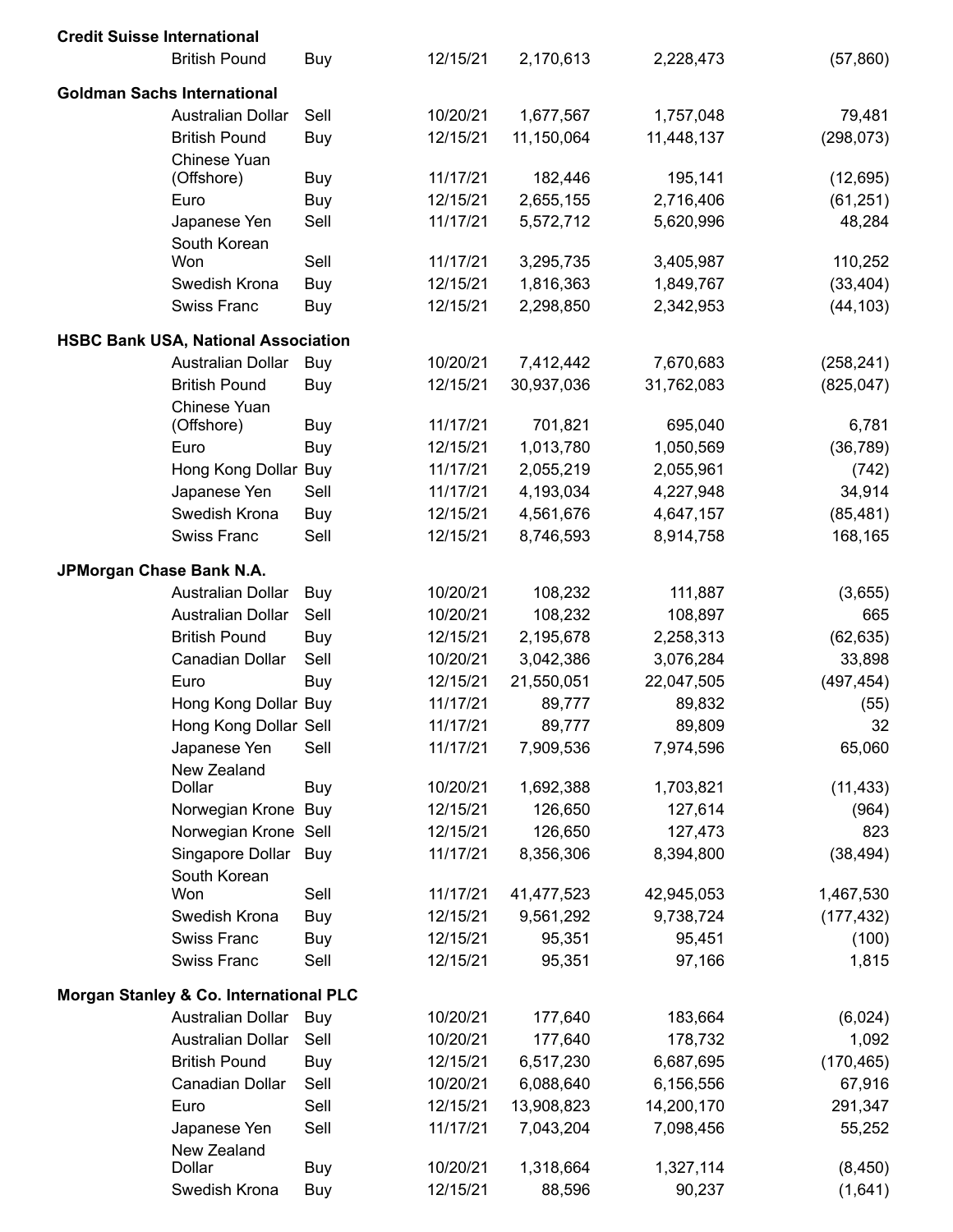|                              | Swedish Krona                          | Sell       | 12/15/21 | 88,596     | 89,302     | 706        |
|------------------------------|----------------------------------------|------------|----------|------------|------------|------------|
|                              | <b>Swiss Franc</b>                     | Buy        | 12/15/21 | 8,925,685  | 9,097,166  | (171, 481) |
| <b>NatWest Markets PLC</b>   |                                        |            |          |            |            |            |
|                              | <b>British Pound</b>                   | Sell       | 12/15/21 | 5,843,866  | 5,995,661  | 151,795    |
|                              | Canadian Dollar                        | Sell       | 10/20/21 | 6,497,360  | 6,569,414  | 72,054     |
|                              | Euro                                   | Sell       | 12/15/21 | 10,552,177 | 10,811,022 | 258,845    |
|                              | Hong Kong Dollar Sell                  |            | 11/17/21 | 2,279,071  | 2,279,872  | 801        |
|                              | Japanese Yen                           | Buy        | 11/17/21 | 2,705,871  | 2,728,165  | (22, 294)  |
|                              | Swedish Krona                          | Buy        | 12/15/21 | 7,388,578  | 7,525,624  | (137, 046) |
|                              | Swiss Franc                            | Buy        | 12/15/21 | 5,899,180  | 6,012,205  | (113, 025) |
|                              | <b>State Street Bank and Trust Co.</b> |            |          |            |            |            |
|                              | <b>Australian Dollar</b>               | Buy        | 10/20/21 | 6,824,357  | 7,039,622  | (215, 265) |
|                              | <b>British Pound</b>                   | Sell       | 12/15/21 | 16,540,215 | 16,982,008 | 441,793    |
|                              | Canadian Dollar                        | Buy        | 10/20/21 | 4,979,246  | 5,034,665  | (55, 419)  |
|                              | Chinese Yuan                           |            |          |            |            |            |
|                              | (Offshore)                             | <b>Buy</b> | 11/17/21 | 5,742,658  | 5,687,058  | 55,600     |
|                              | Euro                                   | Sell       | 12/15/21 | 16,764,437 | 17,190,472 | 426,035    |
|                              | Hong Kong Dollar Buy                   |            | 11/17/21 | 71,072     | 71,094     | (22)       |
|                              | Hong Kong Dollar Sell                  |            | 11/17/21 | 71,072     | 71,113     | 41         |
|                              | <b>Israeli Shekel</b>                  | Buy        | 10/20/21 | 5,081,000  | 5,013,939  | 67,061     |
|                              | Japanese Yen                           | Buy        | 11/17/21 | 21,971,677 | 22,156,731 | (185, 054) |
|                              | New Zealand<br>Dollar                  |            | 10/20/21 |            |            |            |
|                              |                                        | Buy        |          | 45,076     | 45,357     | (281)      |
|                              | New Zealand<br>Dollar                  | Sell       | 10/20/21 | 45,076     | 45,939     | 863        |
|                              | Swedish Krona                          | Buy        | 12/15/21 | 165,213    | 168,254    | (3,041)    |
|                              | Swedish Krona                          | Sell       | 12/15/21 | 165,213    | 166,529    | 1,316      |
| <b>Toronto-Dominion Bank</b> |                                        |            |          |            |            |            |
|                              | <b>British Pound</b>                   | Buy        | 12/15/21 | 2,682,947  | 2,754,668  | (71, 721)  |
|                              | Canadian Dollar                        | Sell       | 10/20/21 | 8,351,719  | 8,445,219  | 93,500     |
|                              | Euro                                   | Sell       | 12/15/21 | 3,449,451  | 3,535,513  | 86,062     |
|                              |                                        |            |          |            |            |            |
| <b>UBS AG</b>                | Australian Dollar                      | Buy        | 10/20/21 | 87,482     | 88,774     | (1, 292)   |
|                              | <b>Australian Dollar</b>               | Sell       | 10/20/21 | 87,482     | 88,019     | 537        |
|                              | <b>British Pound</b>                   | Sell       | 12/15/21 | 16,906,206 | 17,359,788 | 453,582    |
|                              | Canadian Dollar                        | Buy        | 10/20/21 | 9,596,589  | 9,703,554  | (106, 965) |
|                              | Chinese Yuan                           |            |          |            |            |            |
|                              | (Offshore)                             | Buy        | 11/17/21 | 122,559    | 121,380    | 1,179      |
|                              | Chinese Yuan                           |            |          |            |            |            |
|                              | (Offshore)                             | Sell       | 11/17/21 | 122,559    | 121,989    | (570)      |
|                              | Euro                                   | Sell       | 12/15/21 | 24,005,095 | 24,582,836 | 577,741    |
|                              | Hong Kong Dollar Buy                   |            | 11/17/21 | 10,441,273 | 10,439,746 | 1,527      |
|                              | Japanese Yen                           | Sell       | 11/17/21 | 1,536,233  | 1,578,206  | 41,973     |
|                              | Norwegian Krone Buy                    |            | 12/15/21 | 41,489     | 41,829     | (340)      |
|                              | Norwegian Krone                        | Sell       | 12/15/21 | 41,489     | 41,759     | 270        |
|                              | Swedish Krona                          | Buy        | 12/15/21 | 4,877,803  | 4,974,979  | (97, 176)  |
|                              | Swiss Franc                            | Buy        | 12/15/21 | 5,623,555  | 5,664,584  | (41, 029)  |
| <b>WestPac Banking Corp.</b> |                                        |            |          |            |            |            |
|                              | Australian Dollar                      | Buy        | 10/20/21 | 9,507,972  | 9,833,726  | (325, 754) |
|                              | <b>British Pound</b>                   | Sell       | 12/15/21 | 19,522,315 | 20,052,687 | 530,372    |
|                              | Canadian Dollar                        | Sell       | 10/20/21 | 5,260,147  | 5,319,122  | 58,975     |
|                              |                                        |            |          |            |            |            |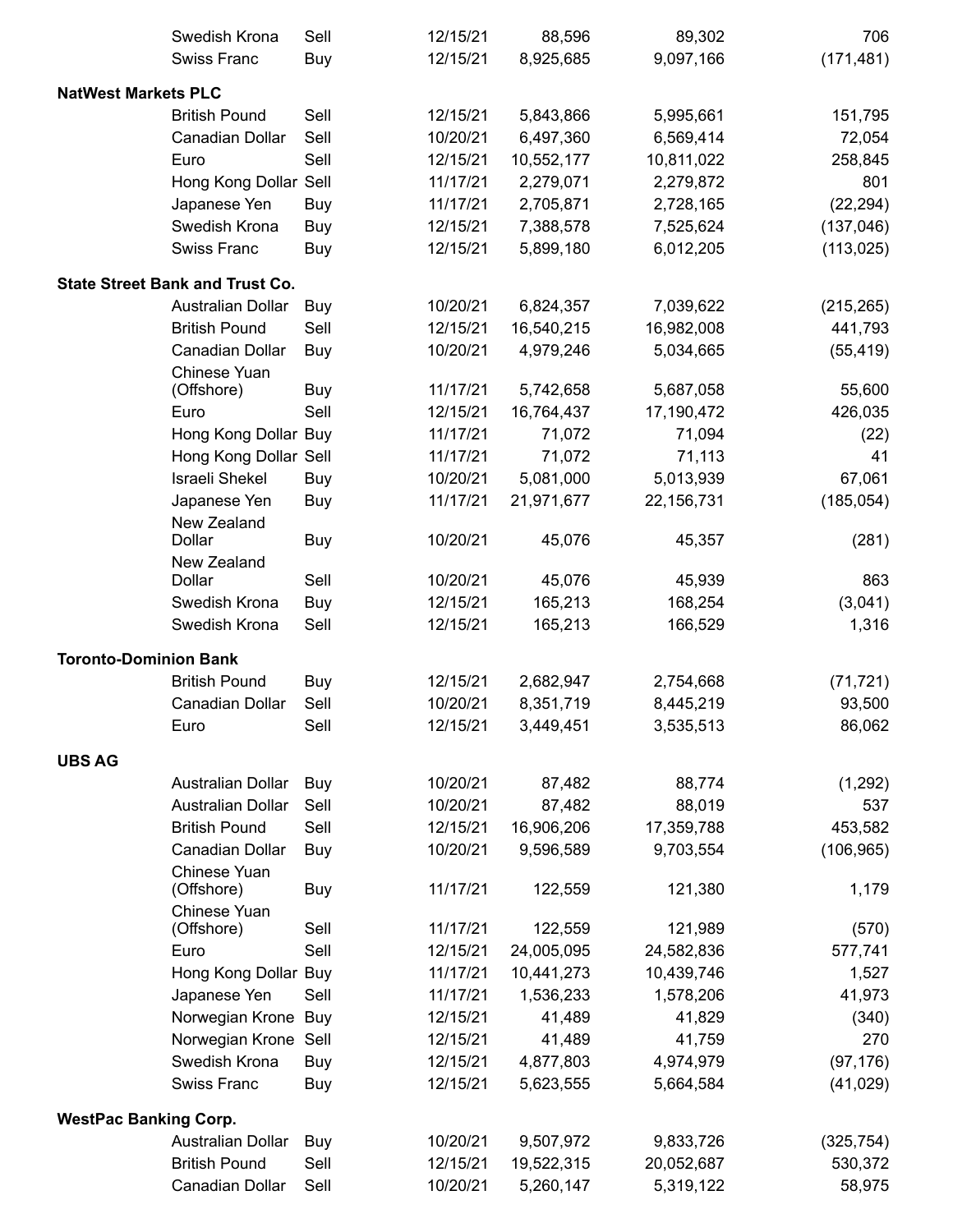|              | Euro<br>Japanese Yen                                                          | Buy<br>Sell | 12/15/21<br>11/17/21 | 15, 114, 594<br>1,785,271 | 15,472,486<br>1,799,214 | (357, 892)<br>13,943 |
|--------------|-------------------------------------------------------------------------------|-------------|----------------------|---------------------------|-------------------------|----------------------|
|              | <b>Unrealized appreciation</b>                                                |             |                      |                           |                         | 6,326,230            |
|              | Unrealized (depreciation)                                                     |             |                      |                           |                         | (6,479,457)          |
| <b>Total</b> | * The exchange currency for all contracts listed is the United States Dollar. |             |                      |                           |                         | \$(153,227)          |

# *Key to holding's abbreviations*

- ADR American Depository Receipts: represents ownership of foreign securities on deposit with a custodian bank.
- PJSC Public Joint Stock Company

## **Notes to the fund's portfolio**

Unless noted otherwise, the notes to the fund's portfolio are for the close of the fund's reporting period, which ran from July 1, 2021 through September 30, 2021 (the reporting period). Within the following notes to the portfolio, references to "Putnam Management" represent Putnam Investment Management, LLC, the fund's manager, an indirect wholly-owned subsidiary of Putnam Investments, LLC, references to "the SEC" represent the Securities and Exchange Commission, references to "ASC 820" represent Accounting Standards Codification 820 *Fair Value Measurements and Disclosures* and references to "OTC", if any, represent over-the-counter.

- *(a)* Percentages indicated are based on net assets of \$883,694,873.
- *(NON)* This security is non-income-producing.
- *(RES)* This security is restricted with regard to public resale. The total fair value of this security and any other restricted securities (excluding 144A securities), if any, held at the close of the reporting period was \$ —, or less than 0.1% of net assets.
- *(AFF)* Affiliated company. For investments in Putnam Cash Collateral Pool, LLC and Putnam Short Term Investment Fund, the rate quoted in the security description is the annualized 7-day yield of the fund at the close of the reporting period. Transactions during the period with any company which is under common ownership or control were as follows:

| Name of affiliate                        | <b>Fair value</b><br>as of<br>6/30/21 | <b>Purchase</b><br>cost | proceeds                | Sale Investment<br>income | <b>Shares</b><br>outstanding<br>and fair<br>value as of<br>9/30/21 |
|------------------------------------------|---------------------------------------|-------------------------|-------------------------|---------------------------|--------------------------------------------------------------------|
| <b>Short-term investments</b>            |                                       |                         |                         |                           |                                                                    |
| Putnam Cash Collateral Pool,<br>$LLC^*#$ | \$2,689,600                           |                         | \$6,817,315 \$4,641,915 | \$778                     | \$4,865,000                                                        |
| Putnam Short Term Investment<br>Fund**   |                                       | $-78,190,482$           | 73.955.492              | 1.634                     | 4,234,990                                                          |
|                                          |                                       |                         |                         |                           |                                                                    |

#### **Total Short-term investments \$2,689,600 \$85,007,797 \$78,597,407 \$2,412 \$9,099,990**

**Shares**

\* The fund may lend securities, through its agent, to qualified borrowers in order to earn additional income. The loans are collateralized by cash in an amount at least equal to the fair value of the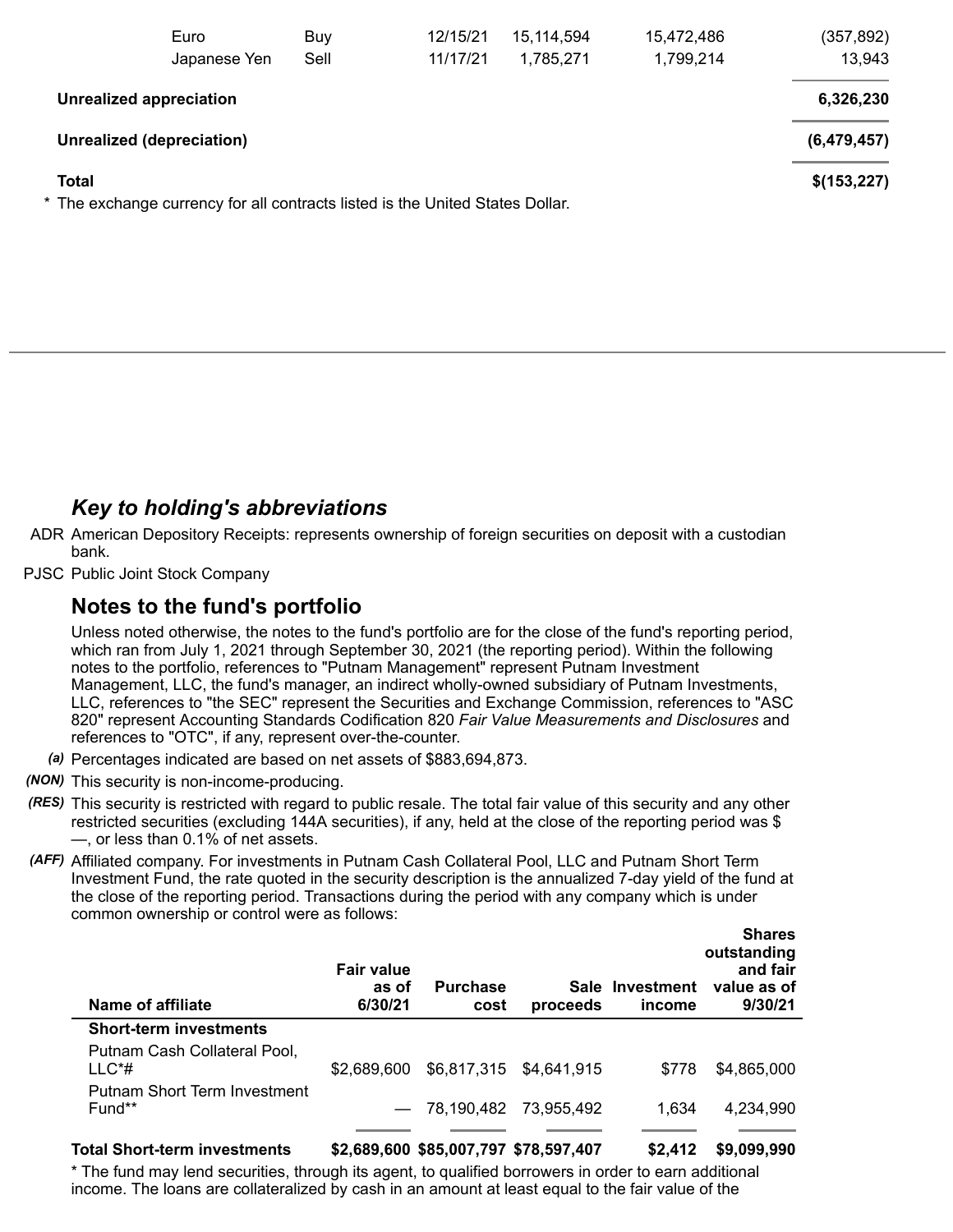securities loaned. The fair value of securities loaned is determined daily and any additional required collateral is allocated to the fund on the next business day. The remaining maturities of the securities lending transactions are considered overnight and continuous. The risk of borrower default will be borne by the fund's agent; the fund will bear the risk of loss with respect to the investment of the cash collateral. The fund receives cash collateral, which is invested in Putnam Cash Collateral Pool, LLC, a limited liability company managed by an affiliate of Putnam Management. Investments in Putnam Cash Collateral Pool, LLC are valued at its closing net asset value each business day. There are no management fees charged to Putnam Cash Collateral Pool, LLC and there were no realized or unrealized gains or losses during the period.

# At the close of the reporting period, the fund received cash collateral of \$4,865,000 for securities loaned. The rate quoted in the security description is the annualized 7-day yield at the close of the reporting period. At the close of the reporting period, the value of securities loaned amounted to \$4,515,464.

\*\* Management fees charged to Putnam Short Term Investment Fund have been waived by Putnam Management. There were no realized or unrealized gains or losses during the period.

- *(SEGSF)* This security, in part or in entirety, was pledged and segregated with the custodian for collateral on certain derivative contracts at the close of the reporting period. Collateral at period end totaled \$3,075,000.
	- *(F)* This security is valued by Putnam Management at fair value following procedures approved by the Trustees. Securities are classified as Level 3 for ASC 820 based on the securities' valuation inputs. At the close of the reporting period, fair value pricing was also used for certain foreign securities in the portfolio.
	- *(i)* This security was pledged, or purchased with cash that was pledged, to the fund for collateral on certain derivative contracts.
	- *(P)* This security was pledged, or purchased with cash that was pledged, to the fund for collateral on certain derivative contracts. The rate quoted in the security description is the annualized 7-day yield of the fund at the close of the reporting period.
	- *(S)* This security is on loan, in part or in entirety, at the close of the reporting period.

At the close of the reporting period, the fund maintained liquid assets totaling \$3,017,299 to cover certain derivative contracts.

Unless otherwise noted, the rates quoted in Short-term investments security descriptions represent the weighted average yield to maturity.

144A after the name of an issuer represents securities exempt from registration under Rule 144A of the Securities Act of 1933, as amended. These securities may be resold in transactions exempt from registration, normally to qualified institutional buyers.

The dates shown on debt obligations are the original maturity dates.

The fund had the following sector concentrations greater than 10% at the close of the reporting period (as a percentage of net assets):

| Financials             | 16.8% |
|------------------------|-------|
| Industrials            | 15.7  |
| Consumer discretionary | 14.6  |
| Health care            | 13.1  |
| Information technology | 11 7  |

The fund had the following industry concentration greater than 10% at the close of the reporting period (as a percentage of net assets):

| Banks | 10.1% |
|-------|-------|
|-------|-------|

**Security valuation:** Portfolio securities and other investments are valued using policies and procedures adopted by the Board of Trustees. The Trustees have formed a Pricing Committee to oversee the implementation of these procedures and have delegated responsibility for valuing the fund's assets in accordance with these procedures to Putnam Management. Putnam Management has established an internal Valuation Committee that is responsible for making fair value determinations, evaluating the effectiveness of the pricing policies of the fund and reporting to the Pricing Committee.

Investments for which market quotations are readily available are valued at the last reported sales price on their principal exchange, or official closing price for certain markets, and are classified as Level 1 securities under ASC 820. If no sales are reported, as in the case of some securities that are traded OTC, a security is valued at its last reported bid price and is generally categorized as a Level 2 security.

Investments in open-end investment companies (excluding exchange-traded funds), if any, which can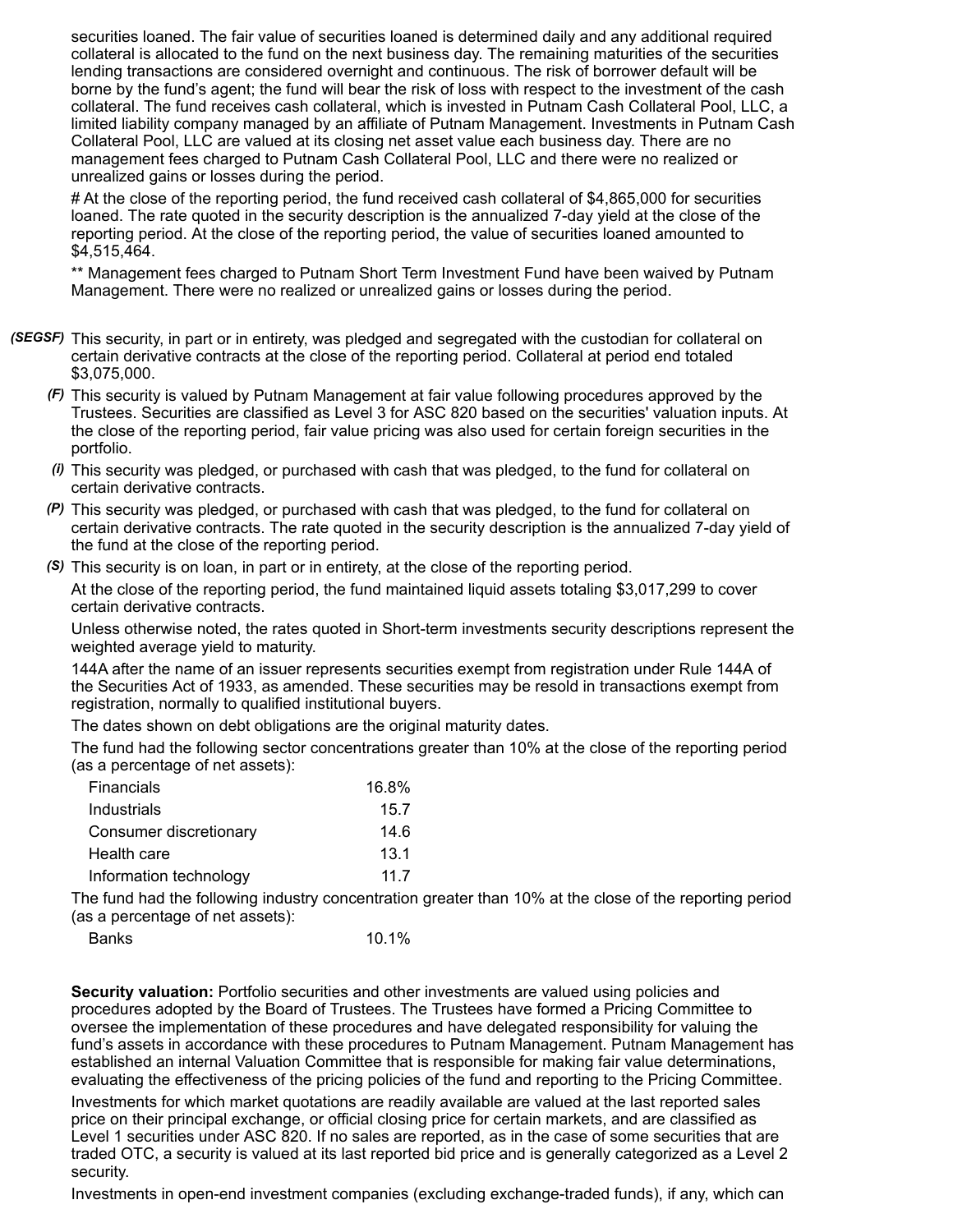be classified as Level 1 or Level 2 securities, are valued based on their net asset value. The net asset value of such investment companies equals the total value of their assets less their liabilities and divided by the number of their outstanding shares.

Market quotations are not considered to be readily available for certain debt obligations (including short-term investments with remaining maturities of 60 days or less) and other investments; such investments are valued on the basis of valuations furnished by an independent pricing service approved by the Trustees or dealers selected by Putnam Management. Such services or dealers determine valuations for normal institutional-size trading units of such securities using methods based on market transactions for comparable securities and various relationships, generally recognized by institutional traders, between securities (which consider such factors as security prices, yields, maturities and ratings). These securities will generally be categorized as Level 2.

Many securities markets and exchanges outside the U.S. close prior to the scheduled close of the New York Stock Exchange and therefore the closing prices for securities in such markets or on such exchanges may not fully reflect events that occur after such close but before the scheduled close of the New York Stock Exchange. Accordingly, on certain days, the fund will fair value certain foreign equity securities taking into account multiple factors including movements in the U.S. securities markets, currency valuations and comparisons to the valuation of American Depository Receipts, exchange-traded funds and futures contracts. The foreign equity securities, which would generally be classified as Level 1 securities, will be transferred to Level 2 of the fair value hierarchy when they are valued at fair value. The number of days on which fair value prices will be used will depend on market activity and it is possible that fair value prices will be used by the fund to a significant extent. At the close of the reporting period, fair value pricing was used for certain foreign securities in the portfolio. Securities quoted in foreign currencies, if any, are translated into U.S. dollars at the current exchange rate.

To the extent a pricing service or dealer is unable to value a security or provides a valuation that Putnam Management does not believe accurately reflects the security's fair value, the security will be valued at fair value by Putnam Management in accordance with policies and procedures approved by the Trustees. Certain investments, including certain restricted and illiquid securities and derivatives, are also valued at fair value following procedures approved by the Trustees. These valuations consider such factors as significant market or specific security events such as interest rate or credit quality changes, various relationships with other securities, discount rates, U.S. Treasury, U.S. swap and credit yields, index levels, convexity exposures, recovery rates, sales and other multiples and resale restrictions. These securities are classified as Level 2 or as Level 3 depending on the priority of the significant inputs.

To assess the continuing appropriateness of fair valuations, the Valuation Committee reviews and affirms the reasonableness of such valuations on a regular basis after considering all relevant information that is reasonably available. Such valuations and procedures are reviewed periodically by the Trustees. The fair value of securities is generally determined as the amount that the fund could reasonably expect to realize from an orderly disposition of such securities over a reasonable period of time. By its nature, a fair value price is a good faith estimate of the value of a security in a current sale and does not reflect an actual market price, which may be different by a material amount.

**Forward currency contracts:** The fund buys and sells forward currency contracts, which are agreements between two parties to buy and sell currencies at a set price on a future date. These contracts were used to hedge foreign exchange risk.

The U.S. dollar value of forward currency contracts is determined using current forward currency exchange rates supplied by a quotation service. The fair value of the contract will fluctuate with changes in currency exchange rates. The contract is marked to market daily and the change in fair value is recorded as an unrealized gain or loss. The fund records a realized gain or loss equal to the difference between the value of the contract at the time it was opened and the value at the time it was closed when the contract matures or by delivery of the currency. The fund could be exposed to risk if the value of the currency changes unfavorably, if the counterparties to the contracts are unable to meet the terms of their contracts or if the fund is unable to enter into a closing position.

For the fund's average contract amount on forward currency contracts, see the appropriate table at the end of these footnotes.

**Master agreements:** The fund is a party to ISDA (International Swaps and Derivatives Association, Inc.) Master Agreements (Master Agreements) with certain counterparties that govern OTC derivative and foreign exchange contracts entered into from time to time. The Master Agreements may contain provisions regarding, among other things, the parties' general obligations, representations, agreements, collateral requirements, events of default and early termination. With respect to certain counterparties, in accordance with the terms of the Master Agreements, collateral posted to the fund is held in a segregated account by the fund's custodian and, with respect to those amounts which can be sold or repledged, is presented in the fund's portfolio.

Collateral pledged by the fund is segregated by the fund's custodian and identified in the fund's portfolio. Collateral can be in the form of cash or debt securities issued by the U.S. Government or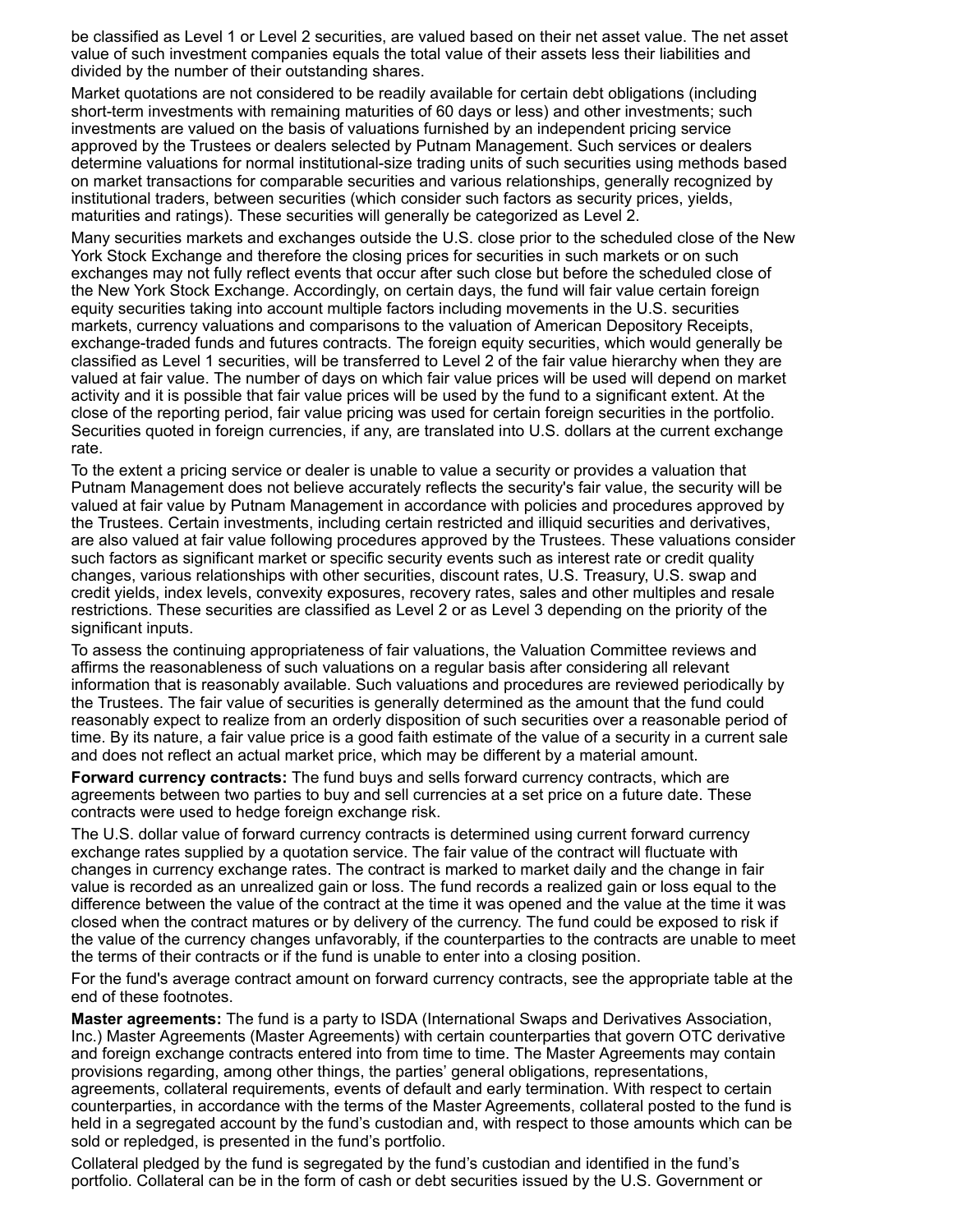related agencies or other securities as agreed to by the fund and the applicable counterparty. Collateral requirements are determined based on the fund's net position with each counterparty.

Termination events applicable to the fund may occur upon a decline in the fund's net assets below a specified threshold over a certain period of time. Termination events applicable to counterparties may occur upon a decline in the counterparty's long-term and short-term credit ratings below a specified level. In each case, upon occurrence, the other party may elect to terminate early and cause settlement of all derivative and foreign exchange contracts outstanding, including the payment of any losses and costs resulting from such early termination, as reasonably determined by the terminating party. Any decision by one or more of the fund's counterparties to elect early termination could impact the fund's future derivative activity.

At the close of the reporting period, the fund had a net liability position of \$2,941,597 on open derivative contracts subject to the Master Agreements. Collateral posted by the fund at period end for these agreements totaled \$3,075,000 and may include amounts related to unsettled agreements.

ASC 820 establishes a three-level hierarchy for disclosure of fair value measurements. The valuation hierarchy is based upon the transparency of inputs to the valuation of the fund's investments. The three levels are defined as follows:

**Level 1:** Valuations based on quoted prices for identical securities in active markets.

**Level 2:** Valuations based on quoted prices in markets that are not active or for which all significant inputs are observable, either directly or indirectly.

**Level 3:** Valuations based on inputs that are unobservable and significant to the fair value measurement.

The following is a summary of the inputs used to value the fund's net assets as of the close of the reporting period:

| <b>Investments in securities:</b> | <b>Valuation inputs</b> |              |               |
|-----------------------------------|-------------------------|--------------|---------------|
|                                   | Level 1                 | Level 2      | Level 3       |
| <b>Common stocks:</b>             |                         |              |               |
| Canada                            | \$13,379,839            | $s-$         | $\frac{2}{3}$ |
| China                             |                         | 8,911,266    |               |
| Denmark                           |                         | 9,994,892    |               |
| France                            |                         | 87,966,220   |               |
| Germany                           |                         | 77,857,517   |               |
| Greece                            |                         | 9,688,871    |               |
| Hong Kong                         |                         | 8,978,727    |               |
| India                             |                         | 34,225,049   |               |
| Ireland                           | 9,249,306               | 40,951,683   |               |
| Italy                             |                         | 23,663,375   |               |
| Japan                             |                         | 160,881,941  |               |
| Netherlands                       |                         | 18, 147, 237 |               |
| Portugal                          |                         | 15,784,760   |               |
| Russia                            |                         | 10,644,764   |               |
| South Korea                       |                         | 48,735,770   |               |
| Spain                             |                         | 21,834,202   |               |
| Switzerland                       |                         | 64,711,227   |               |
| Taiwan                            |                         | 9,877,480    |               |
| <b>United Arab Emirates</b>       |                         | 10,607,319   |               |
| United Kingdom                    | 31,521,986              | 119,927,239  |               |
| <b>United States</b>              | 20,304,933              | 14,146,385   |               |